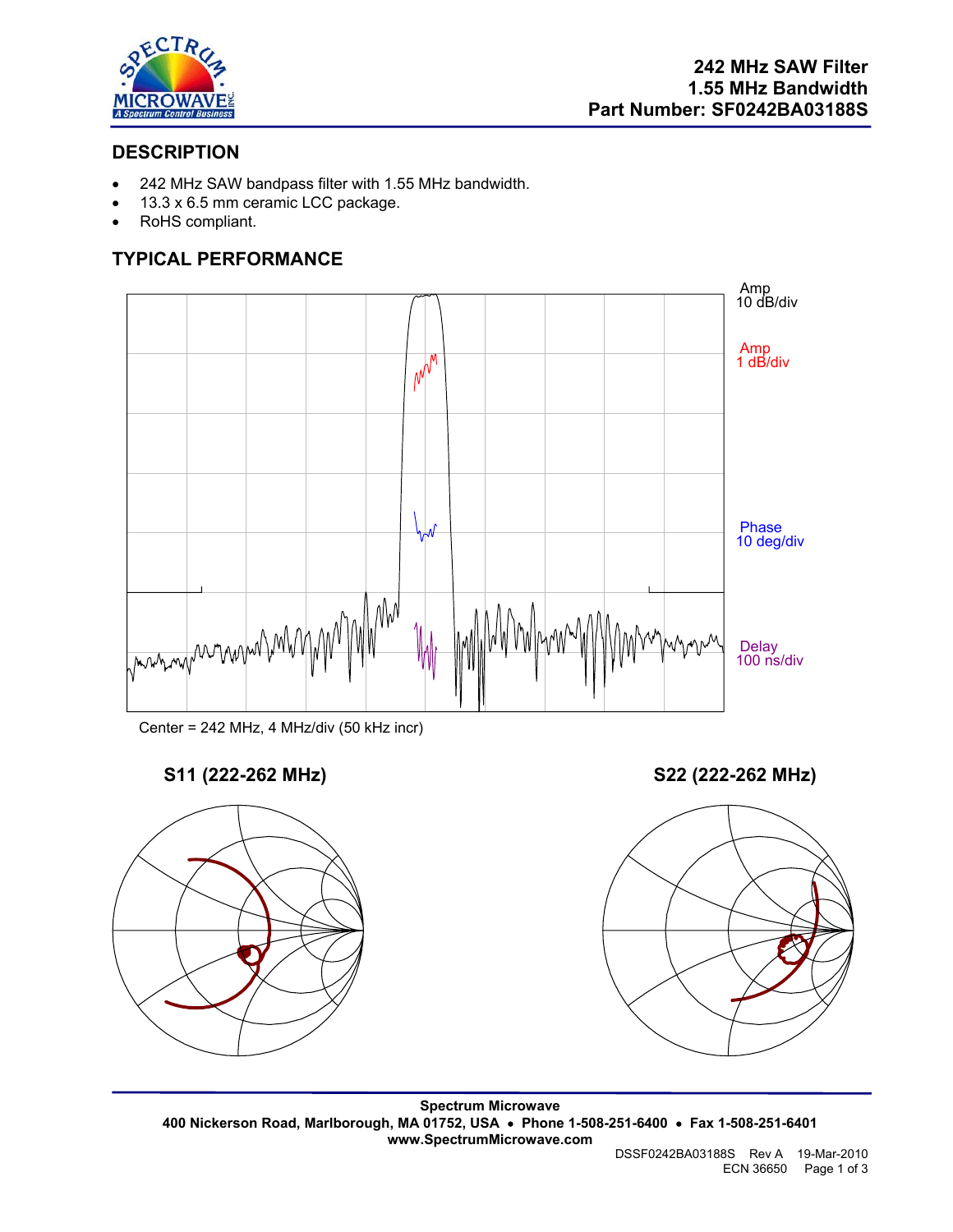

## **SPECIFICATION**

| <b>Parameter</b>                                     | <b>Min</b> | <b>Typ</b> | <b>Max</b> | <b>Units</b> |
|------------------------------------------------------|------------|------------|------------|--------------|
| Center Frequency, F <sub>c</sub>                     |            | 242        |            | <b>MHz</b>   |
| Insertion Loss at Fc                                 |            | 17.5       | 20         | dB           |
| 1 dB Bandwidth                                       | 1.55       | 1.73       |            | <b>MHz</b>   |
| 20 dB Bandwidth <sup>2</sup>                         |            | 2.94       |            | <b>MHz</b>   |
| 40 dB Bandwidth <sup>2</sup>                         |            | 3.38       | 3.4        | <b>MHz</b>   |
| 50 dB Bandwidth <sup>2</sup>                         |            | 5.89       | 30         | <b>MHz</b>   |
| Amplitude Ripple (Fc +/- 0.75 MHz)                   |            | 0.6        |            | $dB$ p-p     |
| Group Delay Variation (Fc +/- 0.75 MHz) <sup>3</sup> |            | 80         | 130        | ns           |
| Device Delay                                         |            | 1.72       |            | <b>us</b>    |
| Phase Linearity (Fc +/- 0.75 MHz)                    |            | 5          | 8          | deg p-p      |
| Input / Output Return Loss at Fc                     |            | 6          |            | dB           |
| Rejection (120 to 227 MHz) <sup>2</sup>              | 50         | 55         |            | dB           |
| Rejection (257 to 360 MHz) $2^2$                     | 50         | 55         |            | dB           |
| Source/Load Impedance                                | 50         |            | ohms       |              |
| <b>Ambient Temperature</b>                           | 25         |            |            | °С           |

Notes: 1. Defined as the average of the lower and upper 3 dB frequencies at room ambient.

- 2. All dB levels are defined relative to the insertion loss.
- 3. A smoothing aperture of 0.2 MHz (0.5% of span) may be used for this measurement.

## **MAXIMUM RATINGS**

| <b>12arameter</b>                  |     | <b>TEX</b> |     |
|------------------------------------|-----|------------|-----|
| Storage Temperature Range          | -40 | 85         |     |
| <b>Operating Temperature Range</b> | -10 | 85         |     |
| Input Power Level                  |     |            | dBm |

## **MATCHING CIRCUIT**



Notes:

- Recommend 2% or better tolerance matching components. Typical inductor Q=40.
- Optimum values may change depending on board layout. Values shown are intended as a guide only.

**Spectrum Microwave 400 Nickerson Road, Marlborough, MA 01752, USA** • **Phone 1-508-251-6400** • **Fax 1-508-251-6401 www.SpectrumMicrowave.com**